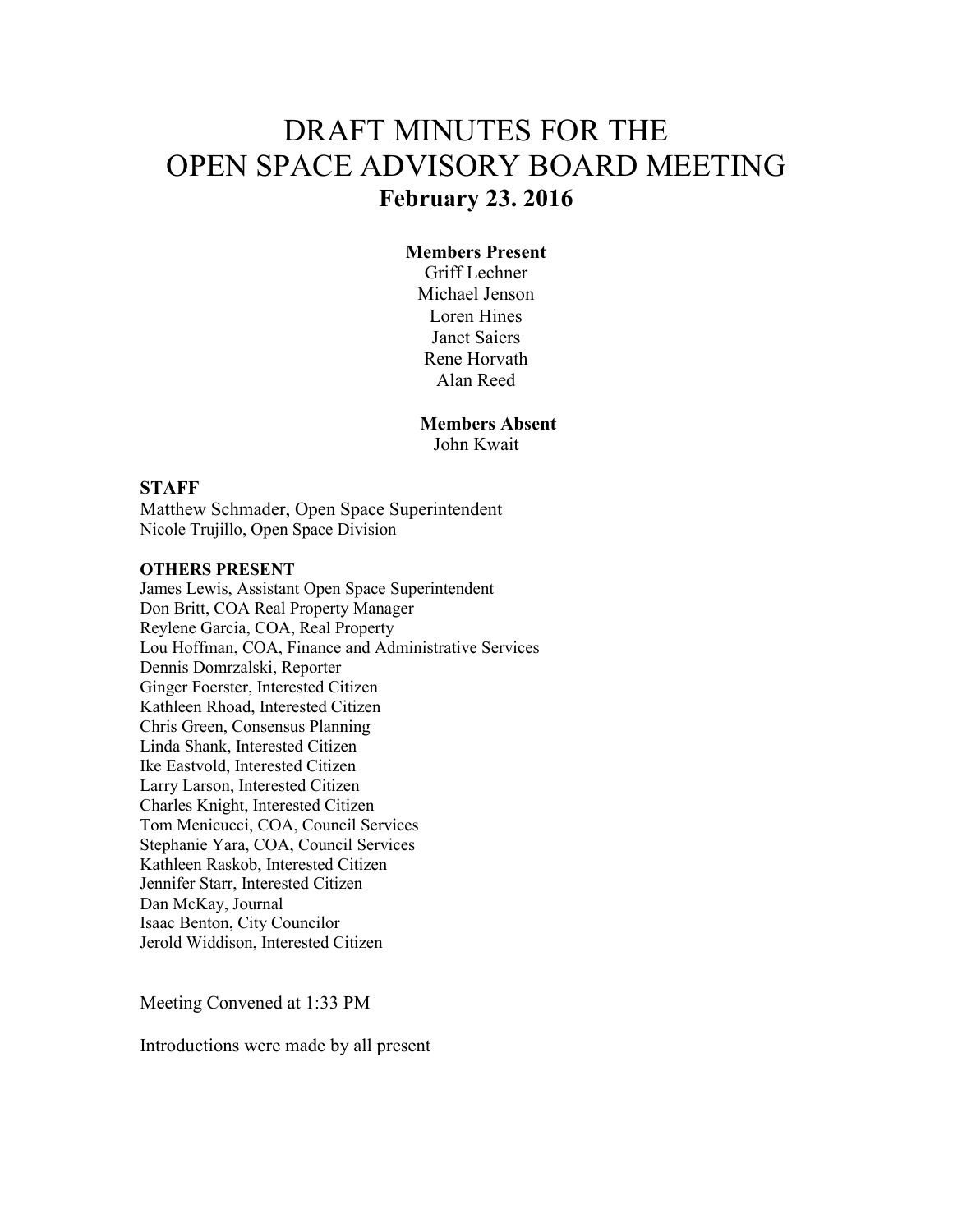## **APPROVAL OF AGENDA**

A motion was made by Griff Lechner to move item #6 to # 10, Motion was seconded by Loren Hines, a vote was taken and the motion passed on a 6 to 0 vote.

A motion was made by Janet Saiers to move item  $# 3$  to item  $# 9$ . The motion was seconded by Alan Reed. A vote was taken and the motion passed on a 6 to 0 vote.

A motion was made by Alan Reed to add Land Acquisition process as its own item after Item # 8. The motion was seconded by Loren Hines. A vote was taken and the motion passed on a 6 to 0 vote.

A motion was made by Loren Hines to approve the Agenda as amended. The motion was seconded by Michael Jenson. A vote was taken and the motion passed on a 6 to 0 vote.

## **APPROVAL OF MINUTES**

A motion was made by Loren Hines and seconded by Michael Jenson to approve the January 26, 2016 minutes with corrections. A vote was taken and the motion passed on a 6 to 0 vote.

## **EXTRAORDINARY FACILITY ON OPEN SPACE, PROPOSED BRIDGE CROSSING OF ATRISO SIPHON IN RIO GRANDE VALLEY STATE PARK**

After some discussion by the Board, a motion was made by Alan Reed to not approve this plan as presented at the January meeting. The motion was seconded by Janet Saiers. A vote was taken and the motion passed on a 6 to 0 vote.

More discussion took place before a motion was made by Loren Hines to

- Locate the bridge as far away from the edge of the river as permittable
- Reduce the width of the path to 6 feet and the length as much as possible
- To use materials that are more natural
- And to minimize the impact to existing vegetation

The motion was seconded by Michael Jenson. A vote was taken and the motion passed on a 6 to 0 vote.

#### **OPEN MEETINGS ACT**

Matthew Schmader stated that the Open Space Division contacted about the Open Meetings Act requirements and asked if they could come to the board to discuss the Open Meetings Act. We were told that there is a training video that the Board members can watch to get updated on the Open Meetings Act. The City Clerk has a copy of this video and all members of the Board are advised to watch it.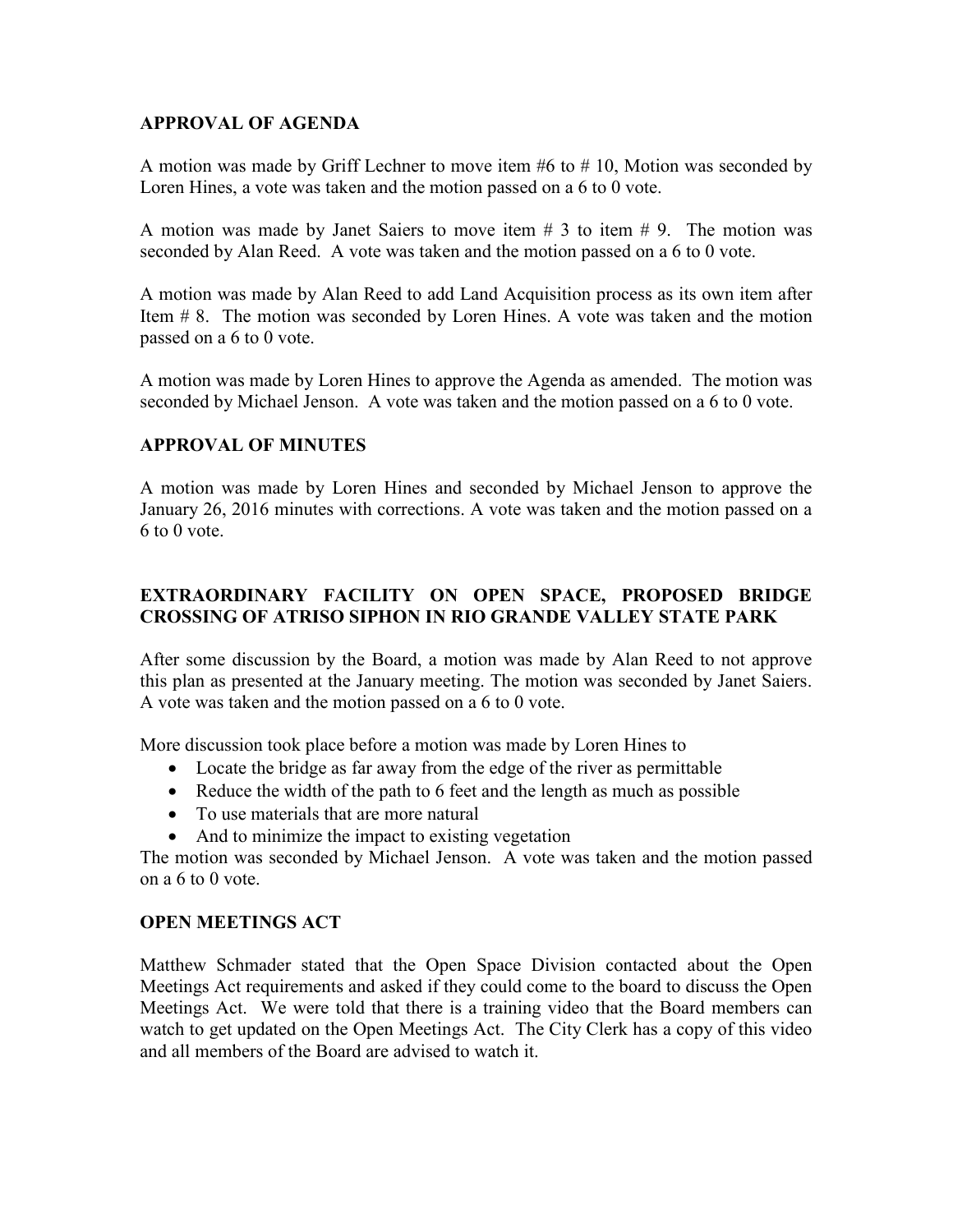After some discussion, a motion was made by Alan Reed to create a 3 person subcommittee to work on compiling a manual for the Open Space Advisory Board. The motion was seconded by Loren Hines, a discussion took place and was determined that since this was not listed on the Agenda as an action item, the motion was deferred to the March meeting.

## **OPEN SPACE PERMANAENT FUND**

Mr. Lou Hoffman gives some history on the Open Space Permanent Fund and answers questions from the Board.

Mr. Hoffman recommends that the Board make a formal motion to adopt a recommendation to the investment committee if any changes are wanted by the Board.

Janet Saiers requested that Mr. Hoffman give the Open Space Advisory Board a report on the Open Space Permanent Fund every three months.

## **LAND ACQUISTION PROCESS**

Alan Reed asks some questions of Matthew Schmader regarding land acquisition and the request to purchase land from WALH.

Mr. Reed concludes that he is not very happy with the answers Mr. Schmader gave.

## **REAL PROPERTY REPORT**

Don Britt states that the Sage Land Consulting who is dong a study on trade lands will have a final rough draft by the end of the week and a complete report will be available by the end of the month. The Board would like a copy of the report as soon as it's available.

It has been requested by the Board for a letter to the Mayor/ from the Mayor requesting Land and Conservation funds be put as an action item on the March meeting agenda.

The Board requests an update on the fencing of the property adjacent to the North Geologic Window. This shall be put on the agenda for the March meeting.

## **BILL O-9 CAPITAL FUNDING FOR OPEN SPACE**

Councilor Isaac Benton gives a brief overview of Bill R-16-12

Tom Menicucci from Council Services gives a brief overview of Bill O-9

After some discussion by the Board, A motion was made by Alan Reed to schedule for discussion and a vote on R-16-12 committee substitute and O-9 Capital funding for Open